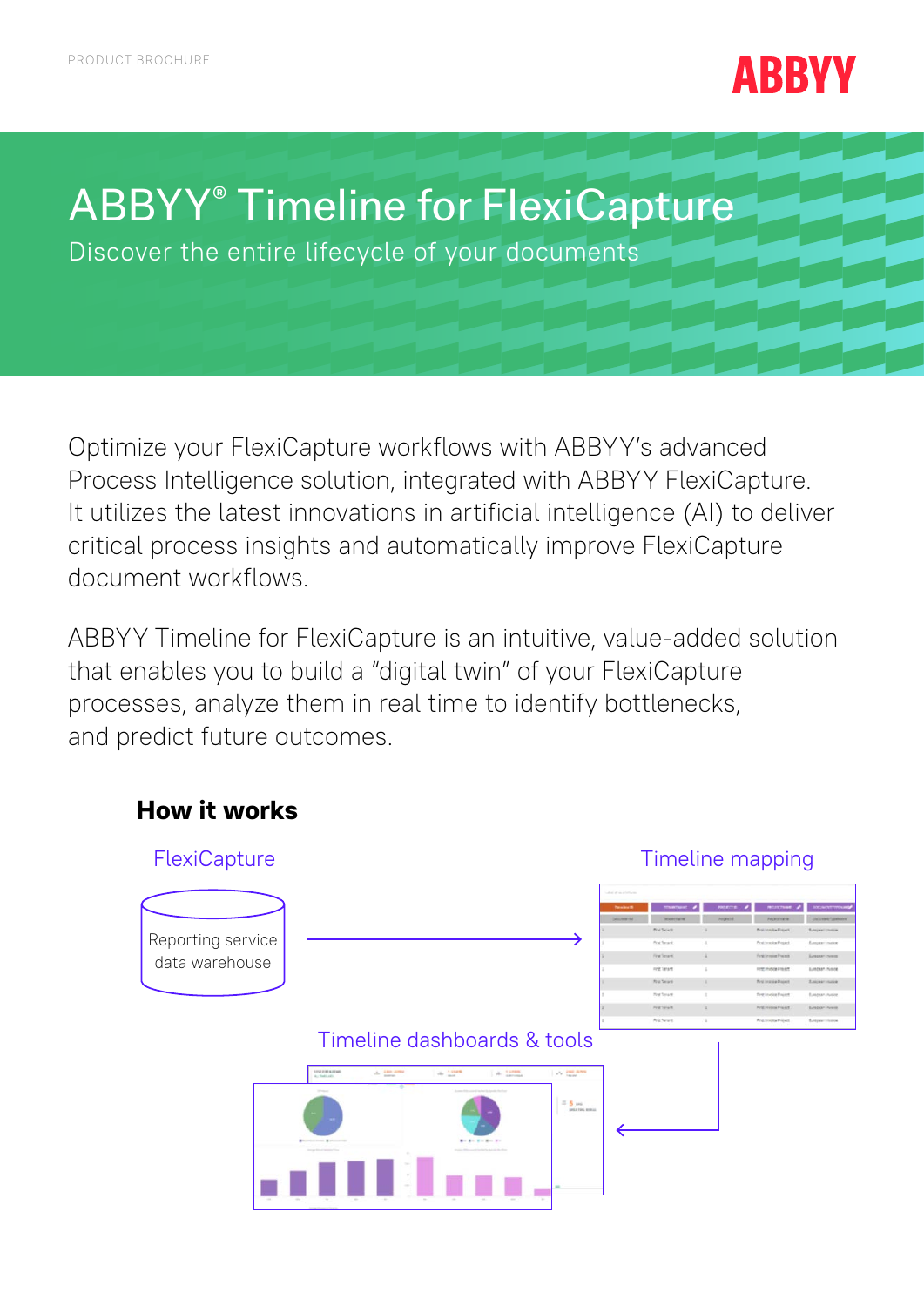## **FlexiCapture Document Process Intelligence**



### **Quick, intuitive, and informative process transparency**

ABBYY Timeline for FlexiCapture empowers you to discover patterns and insights in your document workflows that illuminate paths to better customer experiences and new operational efficiencies:



**End-to-end process visualization:** Visualize the flow of your work through the process stages to see the delays and surface process bottlenecks.



Reduced time and manual effort: Eliminate manual process evaluation, delivering faster time to value on your process improvement initiatives.



Customer journey visibility: Gain insight to your "as-is" customer processes. Understand challenges and discover special cases. Use this insight to make improvements that will increase customer satisfaction.



Cost reduction: Drive down the cost of process evaluation and make it easy to identify high-value improvement opportunities.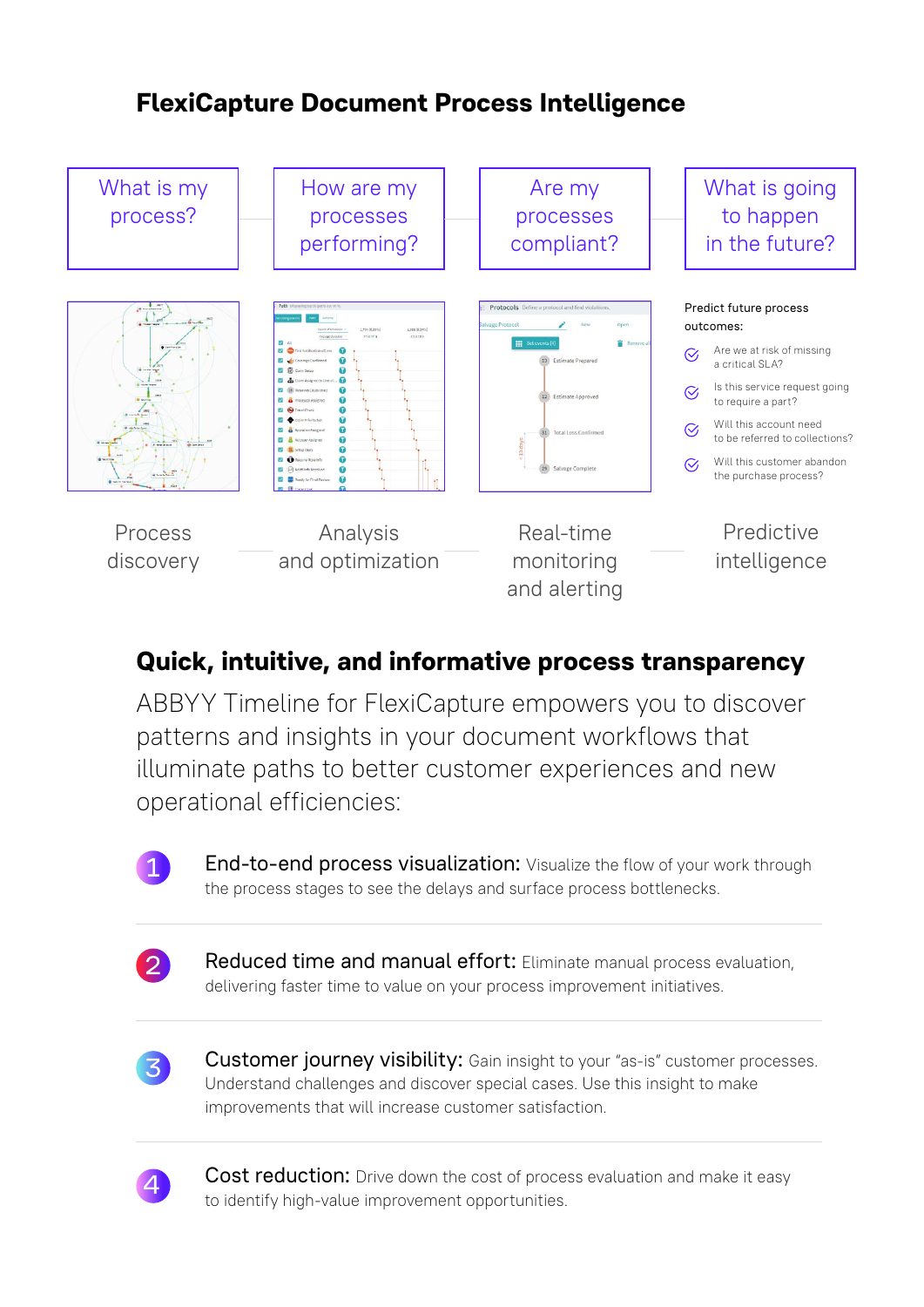

**Compliance risk management:** Receive alerts when rules set in place are broken, and follow up immediately to ensure compliance obligations.



**Continuous improvement:** Process improvement never stops. Automatically monitor process performance in near real time to assist in triggering remediation processes or robotic process automation (RPA) technologies.

#### **An end-to-end view for ensuring compliance**

The Timeline for FlexiCapture solution gives you a single place to track the lifecycle of every document you process, across every system it travels through. This visibility isn't just nice to have; process accountability and a full audit trail of documents are essential for regulatory compliance. If you can't prove the exact steps an invoice, for example, has taken, across all processes and all systems, you increase risk for your company. The key to solving this is gaining full visibility of the entire process, through multiple systems, from scan to workflow to archive.

### **ABBYY Timeline for FlexiCapture Applications**



**Insurance:** Optimize multiple connected steps in the claims cycle, secure customer loyalty, and ensure positive business outcomes. With insurance process analytics, deliver business value for internal staff, contract adjusters, third-party support organizations, and other partners.



**Banking and Financial Services:** Drive digital transformation and support risk and regulatory compliance priorities. Leverage process data to increase growth and profitability, and improve efficiencies.



Healthcare: Improve the patient experience and clinical effectiveness, maintain quality standards, and increase efficiency. Intelligent process analytics help you understand what's working, what's not, and why. Identify opportunities to improve service delivery, processes, and more.



Accounts Payable (AP) Automation and Invoice Processing: Identify and optimize AP processes to reduce inefficiencies, determine

optimum allocation of resources to reduce transaction costs, improve supplier relations, and gain better visibility to your working capital and cash flow.